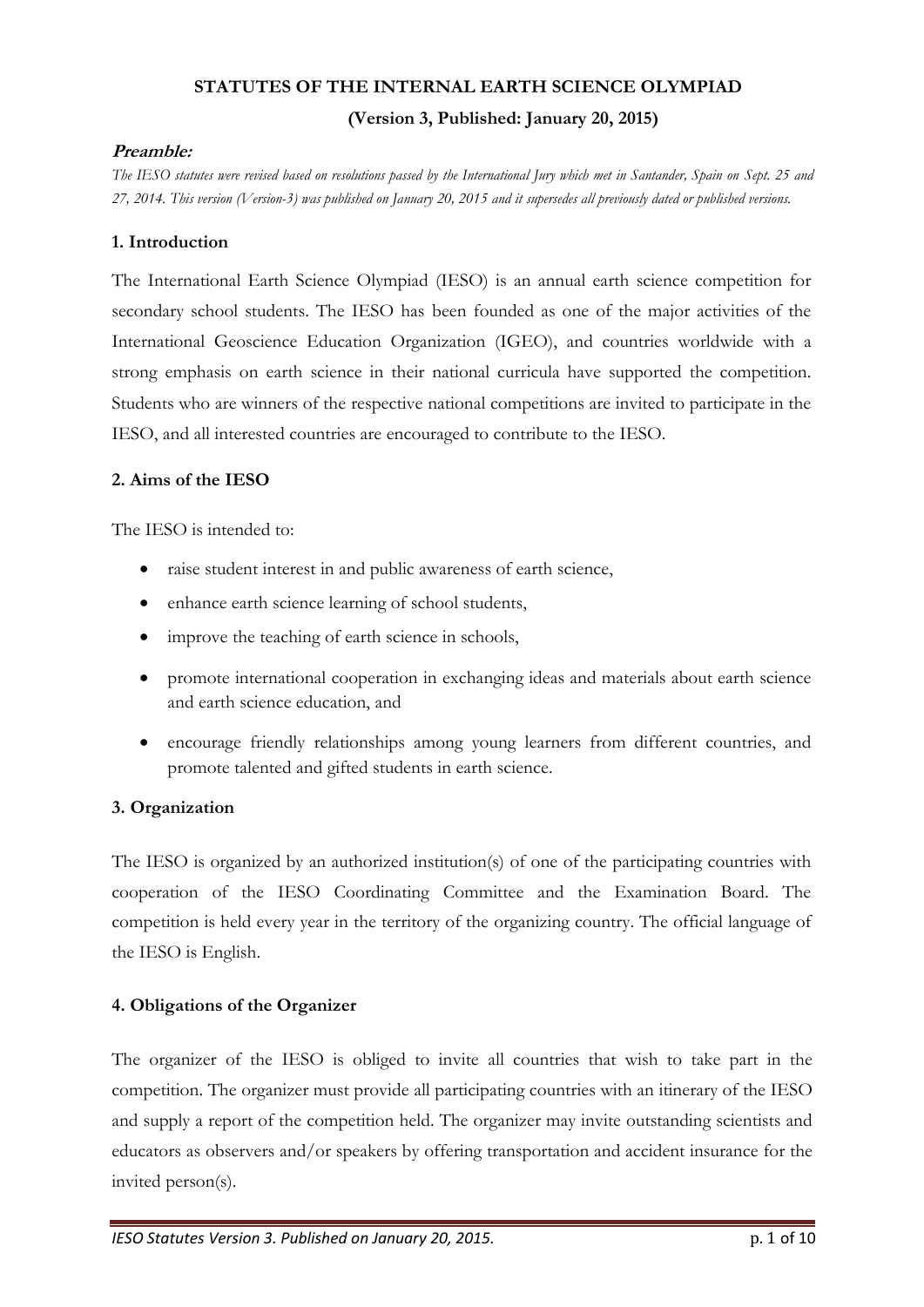The organizer of the IESO agrees that there shall be no discrimination against countries and delegations on the basis of political orientation, diplomatic relationship, race, colour, gender, handicap, religious affiliation, or any other factors which are not pertinent to participation in the competition.

## **5. Delegations**

Each participating country sends its own delegation. Each national delegation has a maximum of four participants and two mentors. In addition, a participating country may bring guest students and observers. *Participants should not have been born before July 1, X-19, where X is the year of the Olympiad.* The participants must not be university/college students. They can only be students of secondary/high school. If they have already graduated before the competition, the organizer must be informed about the date of their graduation. A student who has already participated in an IESO and who wants to participate in a subsequent IESO may do so only as a guest student and not as a member of a national team. This means that the student will not be eligible for any medals at the second or subsequent IESO.

The mentors should preferably be specialists in Earth science education or Earth scientists with some school teaching background. They should be able to discuss the questions/ tasks and how they can be improvised. They must know the official language of the IESO and thus be able to translate the question papers and related materials from English to the participants' native language. In addition, they should discuss the status of earth science education in their countries, what actions have been taken to promote earth science education, what could be achieved and what obstacles were faced.

## **6. Preparation of Items for IESO and Items of Co-operation**

The organizer of the IESO is responsible for organizing all the logistics of IESO. The place and preliminary dates for the event should be presented by the organizer at least a year before the competition. The total duration of the IESO can range from one to two weeks. The event shall adopt the Earth System Science approach to impress upon the young minds that the Earth is but one large system. The event will consist of two parts: written (theory) and practical examinations. The written examination includes problems which are developed to measure the participants' robust knowledge and understanding in earth system science. The practical examination consists of tasks which are designed to assess participants' abilities to carry out scientific investigations in earth system science inquiries. The written examination is presented in a set of earth science problems which should be solved by participants within a period no longer than six hours. The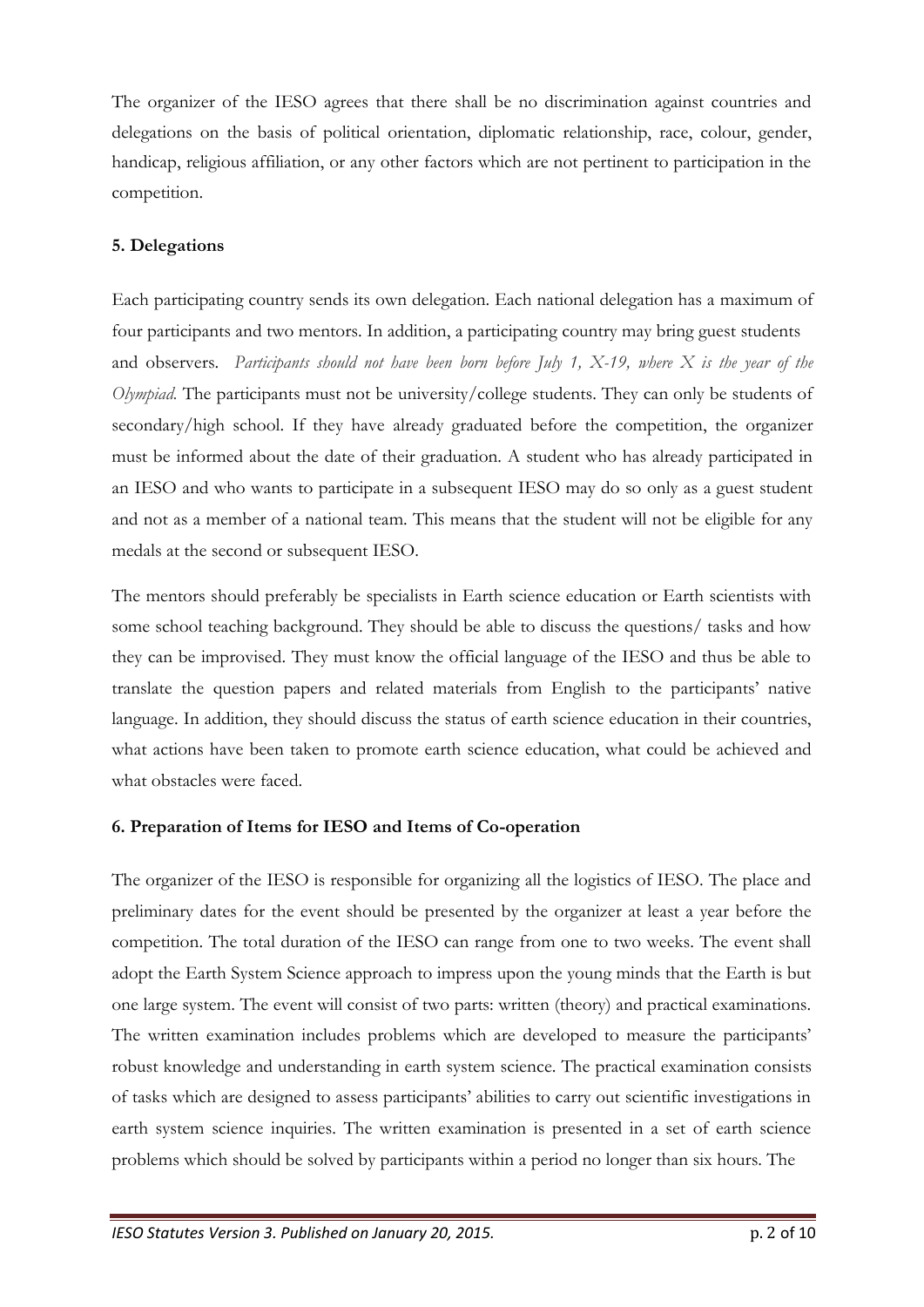practical examination includes experimental and/or field task(s) which should be completed by participants during a suitable period.

The Scientific Committee of the host country and Mentors and Observers of different countries may send their questions and ideas to the Co-ordinator of the Examination Board. The Examination Board, while finalising the question papers, will ensure that the questions will be of good quality, of secondary/high school level, will test not the memory but the thinking ability and analytical skills of students, will conform to the Earth System Science approach, will correspond to the official IESO syllabus and will ensure a fair balance between written (theory) and practical tests. The Examination Board will also provide solutions and evaluation guidelines. Participants are given the theoretical problems and experimental or field tasks in a written format and supplied with materials needed to solve the problems and conduct the experiments. The participants are allowed to bring writing and drawing instruments and non-programmable calculators for the examinations.

International Team Field Investigation (ITFI) and Earth System Project (ESP) are two activities aimed at promoting international co-operation and forging bridges of friendship among young, talented students across the world. Annexures 1 and 2 provide more details of ITFI and ESP. The assignments for ITFI and ESP would also be designed under the supervision of the Examination Board, which has to ensure the quality of the assignments.

## **7. The International Jury**

The International Jury for the competition consists of a chairperson and members. The chairperson of the International Jury is appointed by the organizer of the IESO. The members of the International Jury are the two mentors in the delegations from each participating country. Resolutions of the International Jury are passed on the basis of majority votes in the presence of at least 75% of the members. Each participating country is entitled to one vote. The chairperson has the casting vote in case of a tie.

The International Jury has the following responsibilities:

- 1) To ensure that the competition is conducted in accordance with the regulations,
- 2) To monitor the examination process. The International Jury has the right to make decisions on excluding participants from the examination in case they do not comply with the regulations, including cheating,
- 3) To supervise the procedure of marking the participants' answers and ensure that all participants are judged by the same evaluation criteria,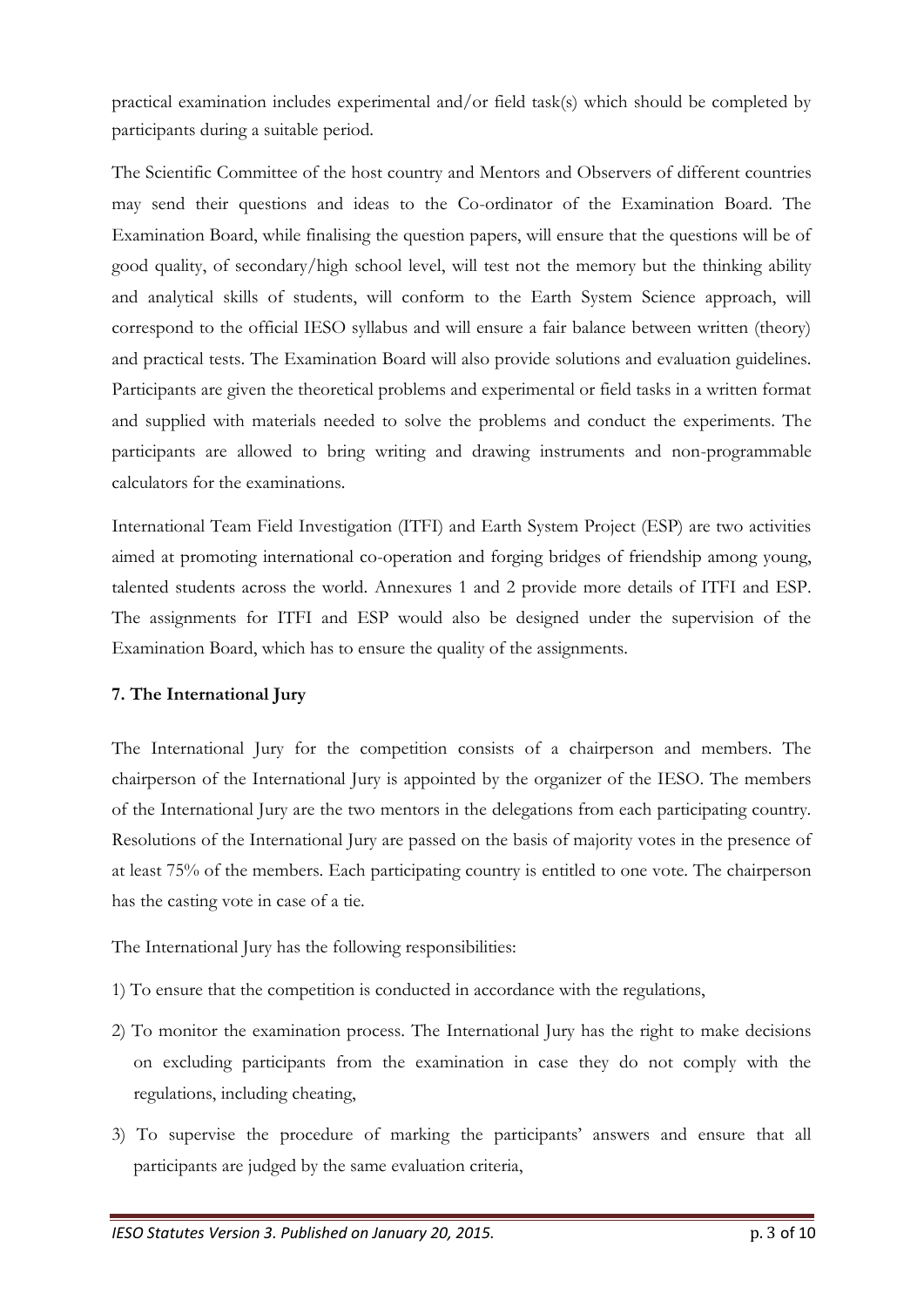- 4) To approve the final results of the evaluation, confirm the rankings, and decide on prizes for the participants. The chairperson and members of the International Jury must keep the results and decisions concerning the evaluation and prizes confidential until an official announcement is made, and
- 5) To moderate any difference in final scores among International Juries (recommended).

## **8. Evaluation and Prizes**

The participants' answers to the written and practical examinations are evaluated and marked by the International Jury. The rankings of the participants are based on the total scores of the written and practical examinations. The official results of the evaluation and the number of medals to be awarded are decided finally by the International Jury. The number of gold medals is approximately 10% of the number of participants, 20% for silver medals, and 30% for bronze medals. An honourable mention may be made of a competitor(s) who does not win a medal but gains high marks for theoretical problems or one practical task. All medals and honourable mentions are awarded on an individual and/or team basis, not on the basis of national results. Each competitor receives a certificate in recognition of his/ her participation in the IESO.

Assignments for ITFI and ESP would also be evaluated by the International Jury. Members of the award-winning team/s in both ITFI and ESP would be given individual certificates. More details are given in Annexures 1 and 2.

## **9. Financing**

Each country participating in the IESO must pay for its participation. The quantum of the registration fee is determined by the organizer of the IESO and requested in an official letter to be sent to the participating countries. The registration fee can be reduced for developing countries if the budget permits. The fee should be paid prior to or at the beginning of the IESO. Each participating country must pay the travel expenses (to and from) of its delegation to the place in the country where the IESO is held. All other expenses directly related to the IESO, including the cost of accommodation, meals, and local transportation for all delegations from countries, are covered by the organizer of the IESO. The organiser of IESO shall waive the registration fee of the Chair and Members of the Examination Board.

## **10. Bodies of the IESO**

The Examination Board is charged with the responsibility of receiving ideas and questions from the local Scientific Committee, and Mentors and Observers of different countries for the IESO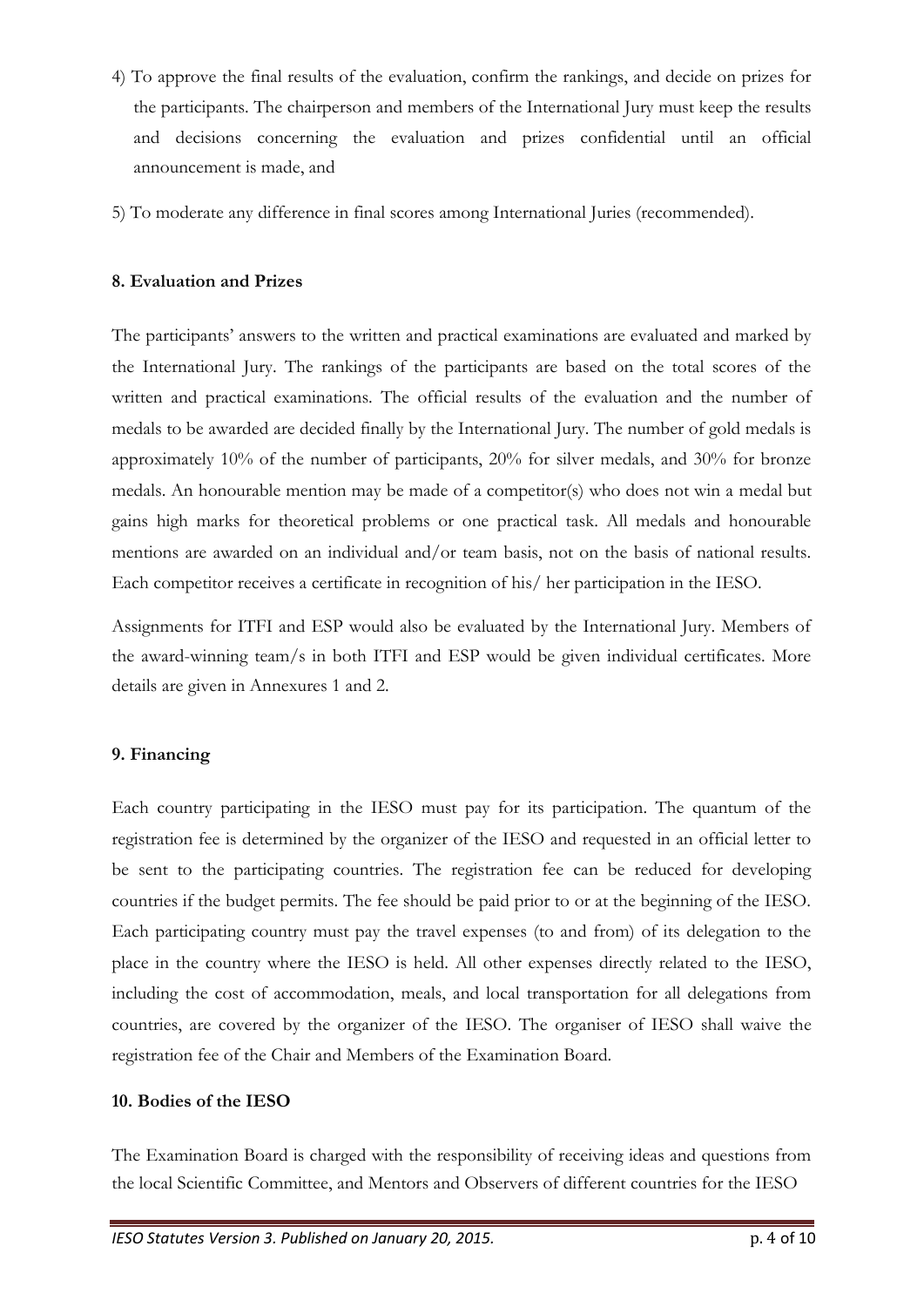examinations and finalising the question papers, besides providing the solutions and marking procedures as mentioned in paragraph 6 above. Besides, it also has to approve the ITFI and ESP assignments. The Advisory Board of the IESO advises the Coordinating Committee in maintaining high standards of the IESO. The Advisory Board is chaired by the chairperson of IGEO. The Advisory Board consists of International Council members of IGEO and representatives of related international organizations who are assigned by the chairperson as members of the Advisory Board. For the beginning period of the IESO, IESO Committee may function as the Advisory Board.

The Coordinating Committee attends to the long-term work involved in organizing the IESO. The members of the Coordinating Committee are the chairperson of IGEO and representatives of the countries which have hosted the IESO during the past two years and the countries which will host the IESO in the next two years. For the beginning period of the IESO, every participating country may have one member on the Coordinating Committee.

The Coordinating Committee elects its own chairperson and completes its work in collaboration with the chairperson and the organizer of the IESO in accordance with the aims and regulations of the IESO. The Coordinating Committee may establish several commissions, such as Public Relations, Fund Raising, Syllabus Development, and Operative Matters, to manage urgent problems or tasks of the Olympiad. A commission is composed of several members. At least one of them should be a member of the Coordinating Committee, and others are collaborators invited by the Coordinating Committee.

The International Jury is an ad hoc body formed for each competition. The International Jury consists of the chairperson and up to two representatives each from all national delegations. It is chaired by a distinguished specialist in earth science and/or earth science education who is appointed by the organizing country of the IESO.

#### **11. Statutes**

All countries participating in the IESO, their delegations, and the bodies of the IESO are obliged to observe the IESO statutes. Proposals for changes in the statutes have to be submitted four weeks before the first day of the IESO in written form by email to the local organiser of the IESO, who in turn would distribute them via email to past and present IESO participants and the IESO country representatives, before the specified deadline. Changes in the statutes can only be made by the International Jury when more than two thirds of votes with regard to the total number of the members are in favour of the suggested changes. Any matter not included in the statues is decided upon in the meeting of the International Jury.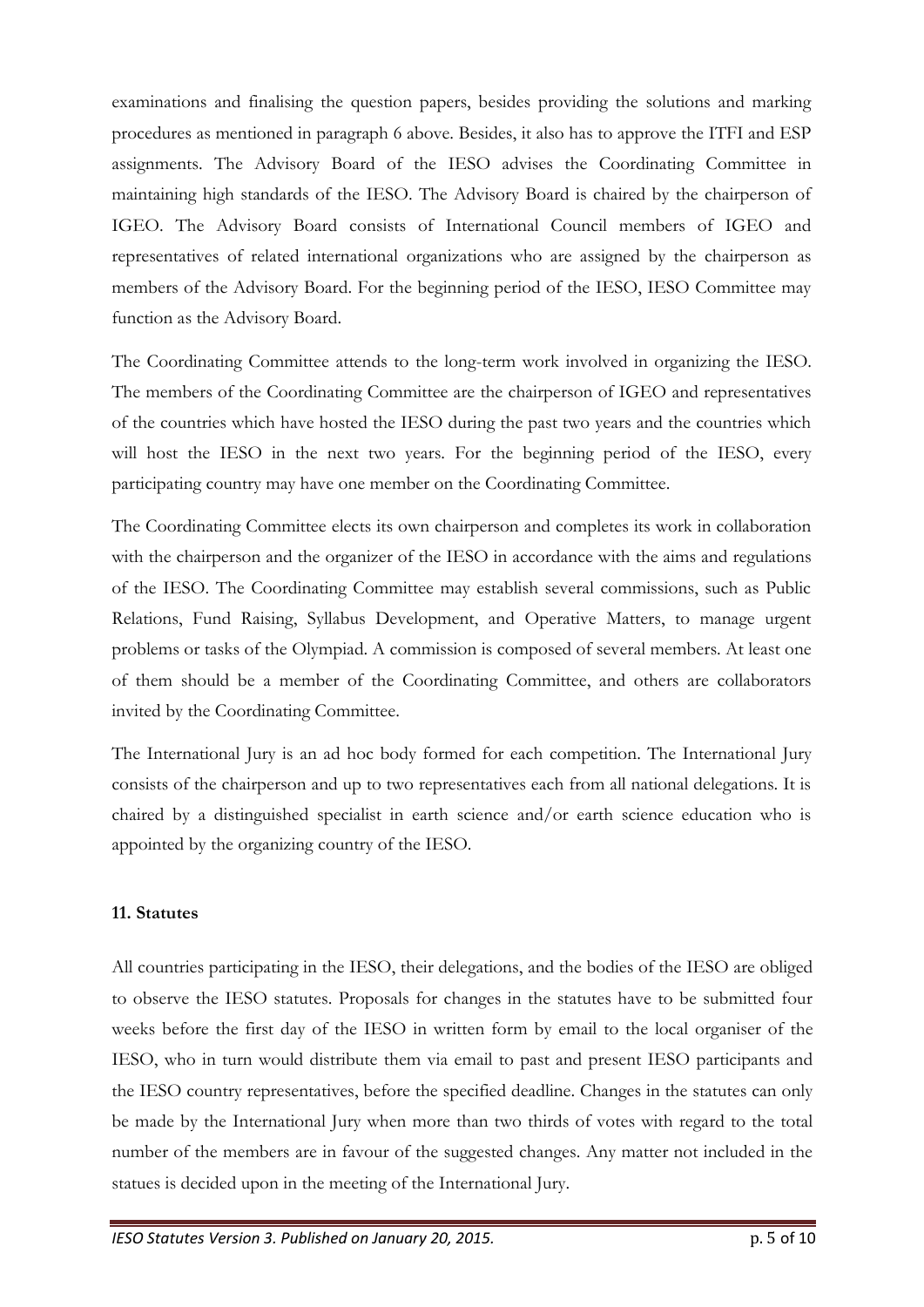#### **ANNEXURE - 1**

#### **INTERNATIONAL TEAM FIELD INVESTIGATION (ITFI)**

The International Earth Science Olympiad is not just about competition among students. One of the principal objectives of IESO is to promote international co-operation and forge bridges of friendship among young, talented students across the world. To achieve this objective, IESO has as its integral part the International Team Field Investigation (ITFI) and Earth System Project (ESP). These activities are unique to IESO and set the latter apart from all other international science olympiads. The spirit behind the activities is not competition but co-operation, and coming together and working together of students from different nationalities, diverse cultures and varied backgrounds. This is singularly important today, and much more so in future, because major strides in scientific research are no longer possible by the efforts of individual scientists but of groups of scientists from different disciplines, institutions and nations.

Each group will be assigned a site to investigate. Students carry out investigations, learn through observations, collect data and take pictures in the field, search the Internet for relevant information, analyse all the data critically and answer the questions posed for each site. Further, they will prepare a report and make a PowerPoint presentation before all the students, mentors and observers. Thus, the audience will get to share the excitement about all the ITFI projects. A jury will evaluate the teams and decide on the recipients of GOLD/ SILVER/ BRONZE ITFI Teams. The rubric (evaluation scheme) for ITFI is given below:

| Components                      | Complete      |   |   |   |   | Partial |                |                | Very limited                                                               |  |
|---------------------------------|---------------|---|---|---|---|---------|----------------|----------------|----------------------------------------------------------------------------|--|
|                                 | 10            | 9 | 8 | 7 | 6 | 5       | 4              | $\overline{3}$ |                                                                            |  |
| The depth of the<br>project:    |               |   |   |   |   |         |                |                | Was knowledge and information content beyond that provided by the field    |  |
|                                 | guide?        |   |   |   |   |         |                |                |                                                                            |  |
| Use of geological<br>principles | 10            | 9 | 8 |   | 6 | 5       | $\overline{4}$ | $\overline{3}$ | 2                                                                          |  |
|                                 |               |   |   |   |   |         |                |                |                                                                            |  |
| Complete<br>connection of the   | 10            | 9 | 8 |   | 6 | 5       | 4              | $\overline{3}$ |                                                                            |  |
| earth systems                   |               |   |   |   |   |         |                |                |                                                                            |  |
|                                 |               |   |   |   |   | 5       | 4              | $\overline{3}$ |                                                                            |  |
| Originality and<br>creativity   |               |   |   |   |   |         |                |                | Presenting original ideas and perspectives which were not presented by the |  |
|                                 | field leader. |   |   |   |   |         |                |                |                                                                            |  |

**Rubric for Evaluation of ITFI Project Presentation**

**Content**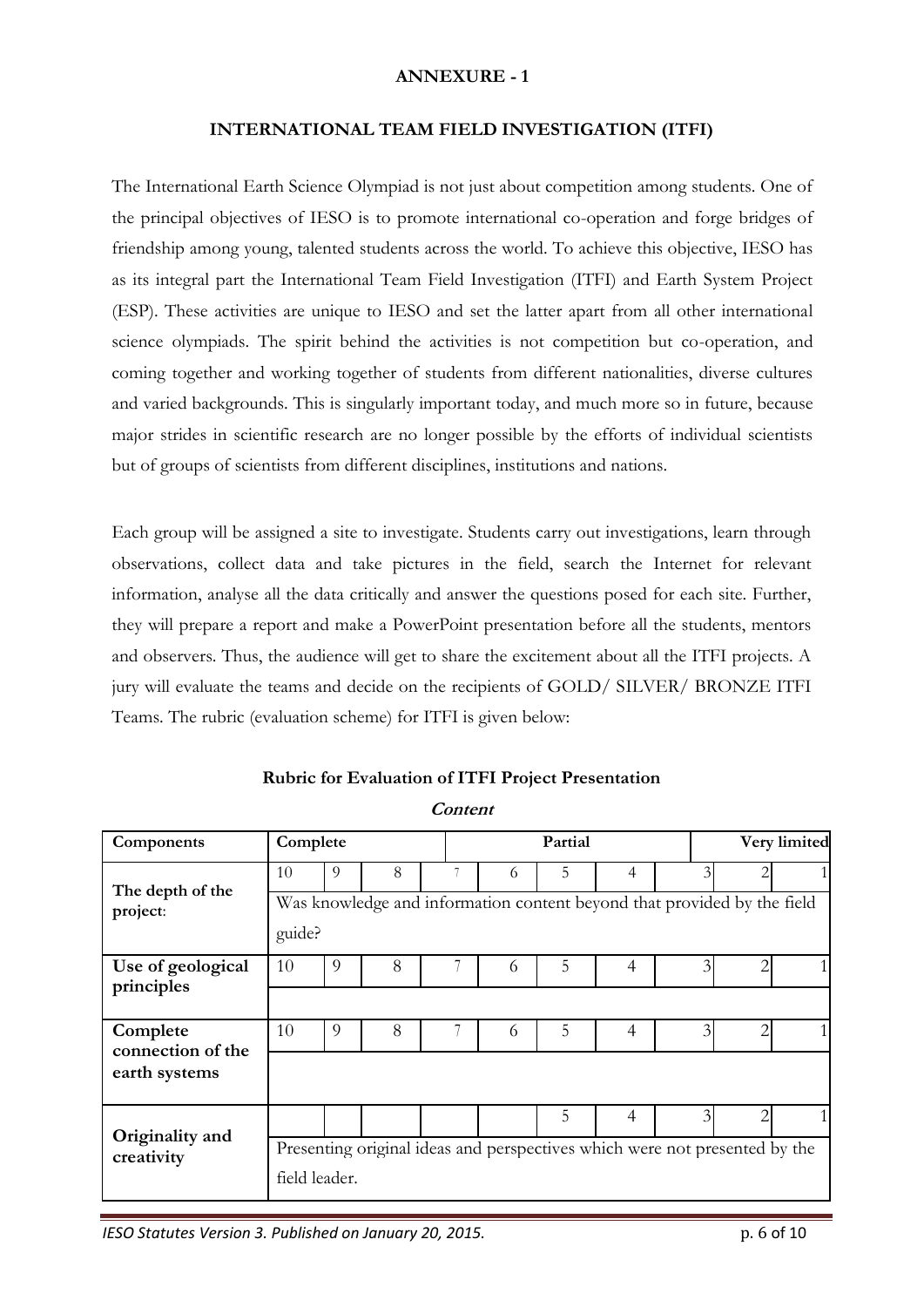## **Structure of the Presentation**

| <b>Tasks</b>                                                    | Complete            |    |    |    |           |    |    | Partial |    |    |        |    | Very limited                           |                          |  |
|-----------------------------------------------------------------|---------------------|----|----|----|-----------|----|----|---------|----|----|--------|----|----------------------------------------|--------------------------|--|
| Clarity of subject<br>and purpose                               | 10<br>$\Omega$<br>8 |    |    |    |           |    |    | $\circ$ |    | 5  | 4      |    |                                        |                          |  |
|                                                                 |                     |    |    |    |           |    |    |         |    |    |        |    |                                        |                          |  |
| A clear connection                                              | 20                  | 19 | 18 | 17 | <b>16</b> | 15 | 14 | 13      | 12 | 11 | 10 9 8 | 76 | 5 <sup>5</sup><br>$\overline{3}$<br>41 | $\mathfrak{D}_{1}^{(1)}$ |  |
| among<br>presentations'<br>parts (Flow of the<br>presentation). |                     |    |    |    |           |    |    |         |    |    |        |    |                                        |                          |  |

## **The use of Tools**

| <b>Tasks</b>                                     | Complete |          |   |   | Partial |   |                |   |                | Very limited |
|--------------------------------------------------|----------|----------|---|---|---------|---|----------------|---|----------------|--------------|
| Concretization                                   | 10       | $\Omega$ | 8 | 7 | 6       | 5 | 4              | 3 | 2              |              |
| level of the<br>subjects                         |          |          |   |   |         |   |                |   |                |              |
| Minimal text and<br>clear fonts                  | 10       | 9        | 8 | 7 | 6       | 5 | 4              | 3 | $\overline{2}$ |              |
|                                                  |          |          |   |   |         |   |                |   |                |              |
| Was the                                          | 10       | 9        | 8 |   | 6       | 5 | 4              | 3 | 2              |              |
| presentation<br>dynamic to serve<br>the content? |          |          |   |   |         |   |                |   |                |              |
| Contextual use of<br>scientific terms            | 10       | 9        | 8 |   | 6       | 5 | 4              | 3 |                |              |
| Aesthetics                                       | 10       | $\Omega$ | 8 | 7 | 6       | 5 | $\overline{4}$ | 3 | $\overline{2}$ |              |
|                                                  |          |          |   |   |         |   |                |   |                |              |

## **Oral Presentation**

| <b>Tasks</b>                        | Complete |   |   | Partial |   |   |                | Very limited |
|-------------------------------------|----------|---|---|---------|---|---|----------------|--------------|
| Synchronization<br>between oral and | 10       | 9 | 8 | 6       | 5 |   |                |              |
| <b>PPT</b> presentations            |          |   |   |         |   |   |                |              |
| Fluency                             | 10       | 9 | 8 | 6       | 5 |   |                |              |
|                                     |          |   |   |         |   |   |                |              |
| Time                                | 10       |   | 8 | .5<br>6 | 4 | 3 | $\overline{2}$ |              |
| management                          |          |   |   |         |   |   |                |              |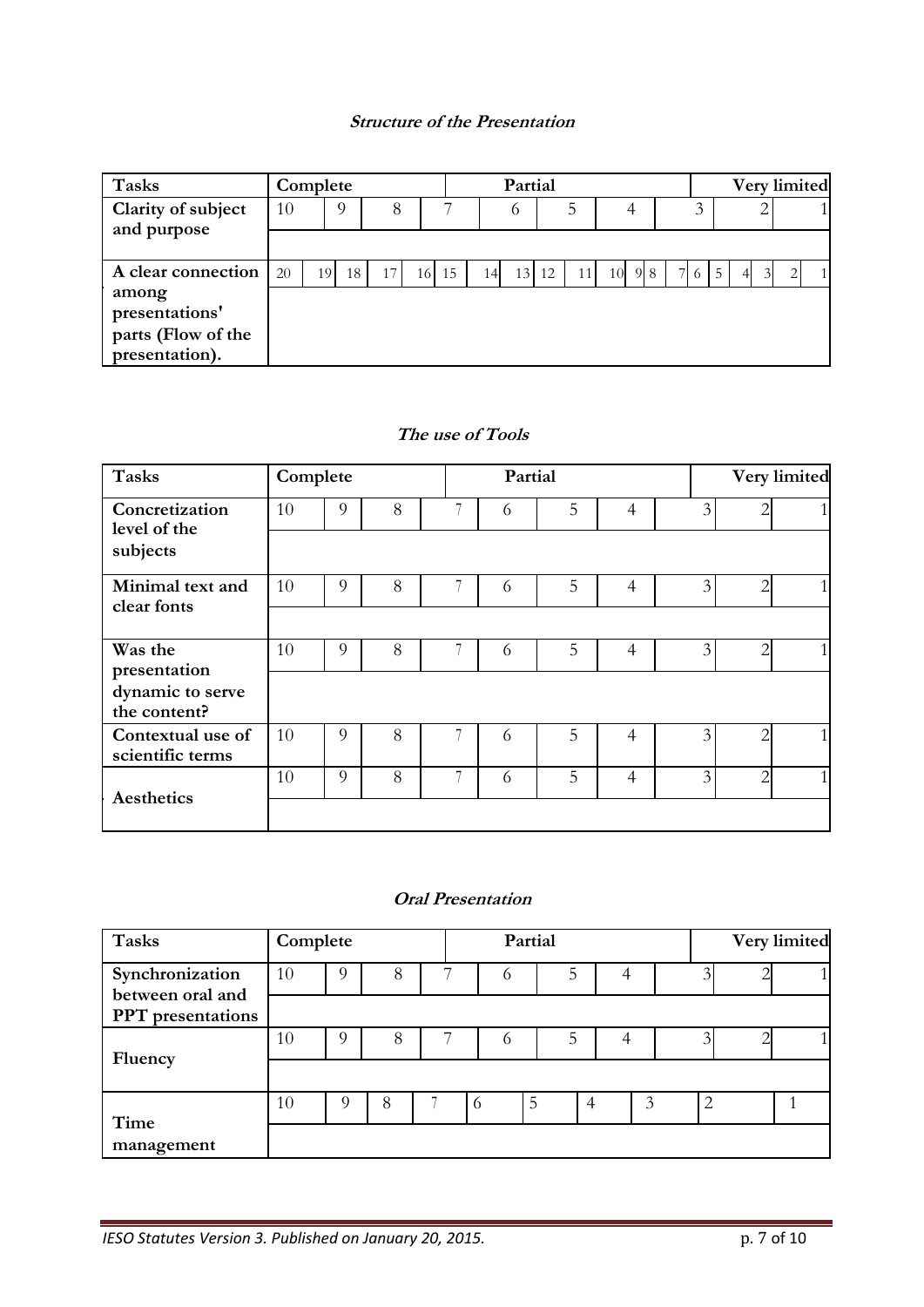| Criteria (co-<br>operation and<br>involvement)                                                     | Complete |   |   |   |   | Partial |                |                |   |                |                | Very limited |
|----------------------------------------------------------------------------------------------------|----------|---|---|---|---|---------|----------------|----------------|---|----------------|----------------|--------------|
| How many team<br>members were<br>actually involved<br>in the<br>investigation?                     | 10       | 9 | 8 | 7 | 6 |         | 5              | $\overline{4}$ |   | $\overline{3}$ | $\overline{2}$ |              |
| <b>Quality of</b><br>discussion<br>amongst members                                                 | 10       | 9 | 8 | 7 | 6 |         | 5              | $\overline{4}$ |   | $\overline{3}$ | 2              |              |
| Were they open to<br>learning from one<br>another?                                                 | 10       | 9 | 8 |   | 6 | 5       | $\overline{4}$ |                | 3 | $\overline{2}$ |                | $\mathbf{1}$ |
| Did members<br>respect others and<br>give them an<br>opportunity to<br>contribute and<br>speak up? | 10       | 9 | 8 | 7 | 6 | 5       | $\overline{4}$ |                | 3 | $\overline{2}$ |                | $\mathbf{1}$ |

**International Co-operation (To be evaluated on site by a Volunteer in cognito)**

## **ANNEXURE – 2 EARTH SYSTEM PROJECT (ESP)**

One of the main challenges of the IESO is to showcase the current state of 21st century science in general and earth science in particular. To address this challenge, the 7th IESO in India introduced a new activity called the "Earth System Project". This lays emphasis on the evaluation and development of the following scientific skills: data collection, data analysis, reasoning, system thinking, communication and collaboration and oral and written presentation.

Multinational groups of students research the topic using and analysing the data they collect from the internet. They would present their results and findings in the form of posters that will be viewed by all the IESO participants. A jury will evaluate and decide on the Gold / Silver / Bronze Research Project Teams. The rubric (evaluation scheme) for ESP follows: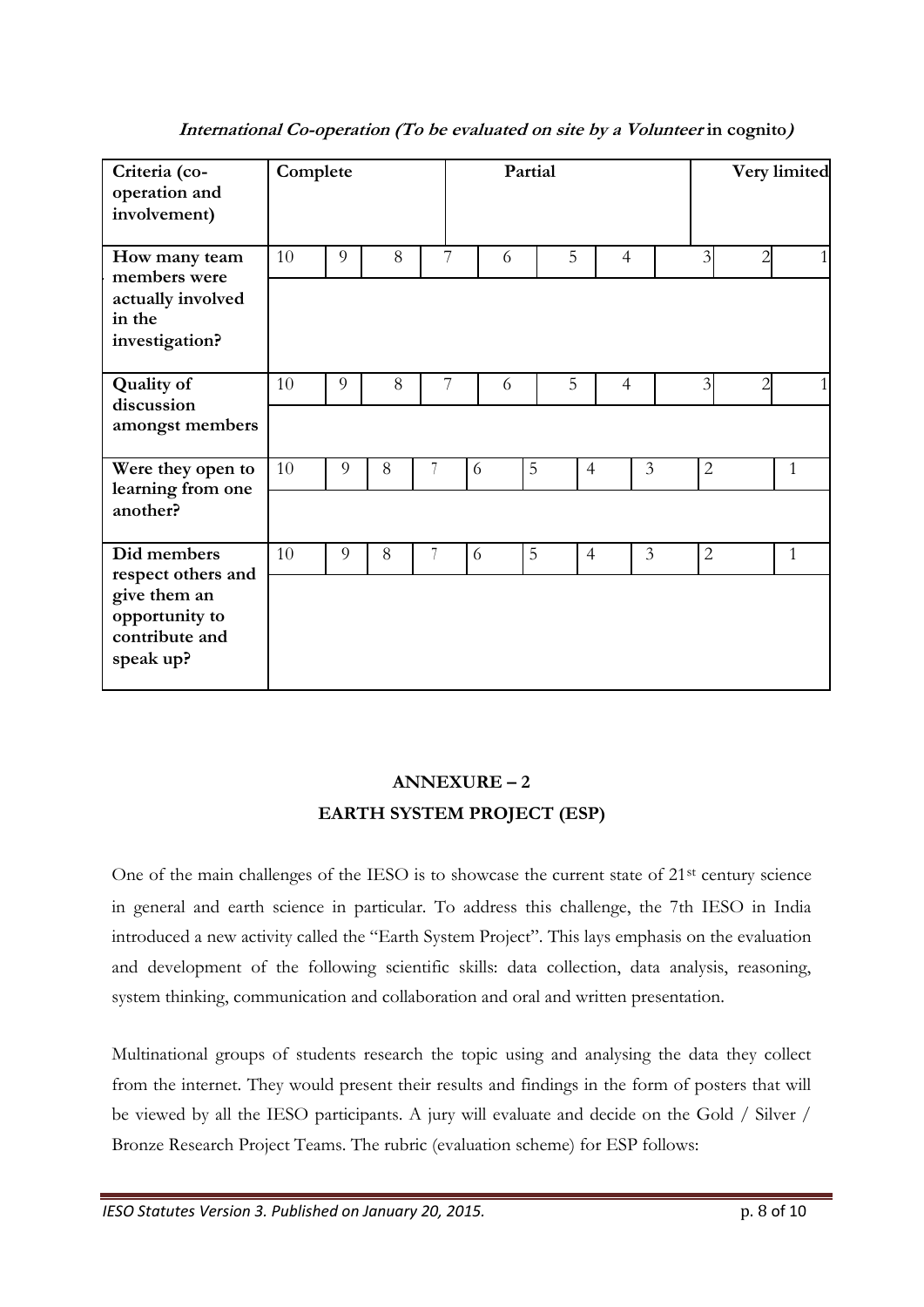## **Rubric for Evaluation of the Poster in the Earth System Project**

**Categories Complete Partial Very limited Depth of** 10 9 8 7 6 5 4 3 2 1 **understanding of the Earth System phenomenon** 20 19 18 17 16 15 14 13 12 11 10 9 8 7 6 5 4 <sup>3</sup> 2 1 **Complete connection of the earth systems** 10 9 8 7 6 5 4 3 2 1 **Use of geological principles Contextual use of**  $\begin{bmatrix} 10 & 9 & 8 & 7 & 6 & 5 & 4 & 3 & 2 & 1 \end{bmatrix}$ **scientific terms Originality and** 10 9 8 7 6 5 4 3 2<br> **Creativity** Did the poster included aspects which were not appeared commonly Did the poster included aspects which were not appeared commonly in the other posters?

## **Content**

## **Structure of the Purpose**

| Categories                                        | Complete |    |          |                                                                                                                                                                              |     |    |    | Partial |    |           |    |   |  |  | Very limited |
|---------------------------------------------------|----------|----|----------|------------------------------------------------------------------------------------------------------------------------------------------------------------------------------|-----|----|----|---------|----|-----------|----|---|--|--|--------------|
| Clarity of subject<br>and purpose                 | 10       |    | $\Omega$ | 8                                                                                                                                                                            |     |    |    | 6       |    |           |    | 4 |  |  |              |
|                                                   |          |    |          |                                                                                                                                                                              |     |    |    |         |    |           |    |   |  |  |              |
|                                                   | 20       | 19 | 18.      |                                                                                                                                                                              | 16. | 15 | 14 | 13.     | 12 | $\vert$ 1 | 10 |   |  |  |              |
| A clear connection<br>among the<br>poster's parts |          |    |          | The ability to understand the monsoon phenomenon and the inter-<br>relationships among the earth systems that are related to this phenomenon<br>just from reading the poster |     |    |    |         |    |           |    |   |  |  |              |

## **The Quality of the Posters**

| Categories                            | Complete |    |   | Partial |                                                          |   |   |   | Very limited |
|---------------------------------------|----------|----|---|---------|----------------------------------------------------------|---|---|---|--------------|
| Visual display of<br>the data         | 10       |    | 8 | O       | 5                                                        |   | 3 |   |              |
|                                       |          |    |   |         | They used effective display of pictures, graphs, tables. |   |   |   |              |
| Minimal text and<br>clear fonts       | 10       | 3  |   |         |                                                          |   |   |   |              |
|                                       |          |    |   |         |                                                          |   |   |   |              |
| <b>Balance between</b>                | 10       | O) | 8 | $\circ$ | 5                                                        | 4 | 3 | 2 |              |
| graphics and text<br>(One serving the |          |    |   |         |                                                          |   |   |   |              |
| other)                                |          |    |   |         |                                                          |   |   |   |              |

*IESO Statutes Version 3. Published on January 20, 2015.* **p. 9 cm and all p. 9 of 10** p. 9 of 10